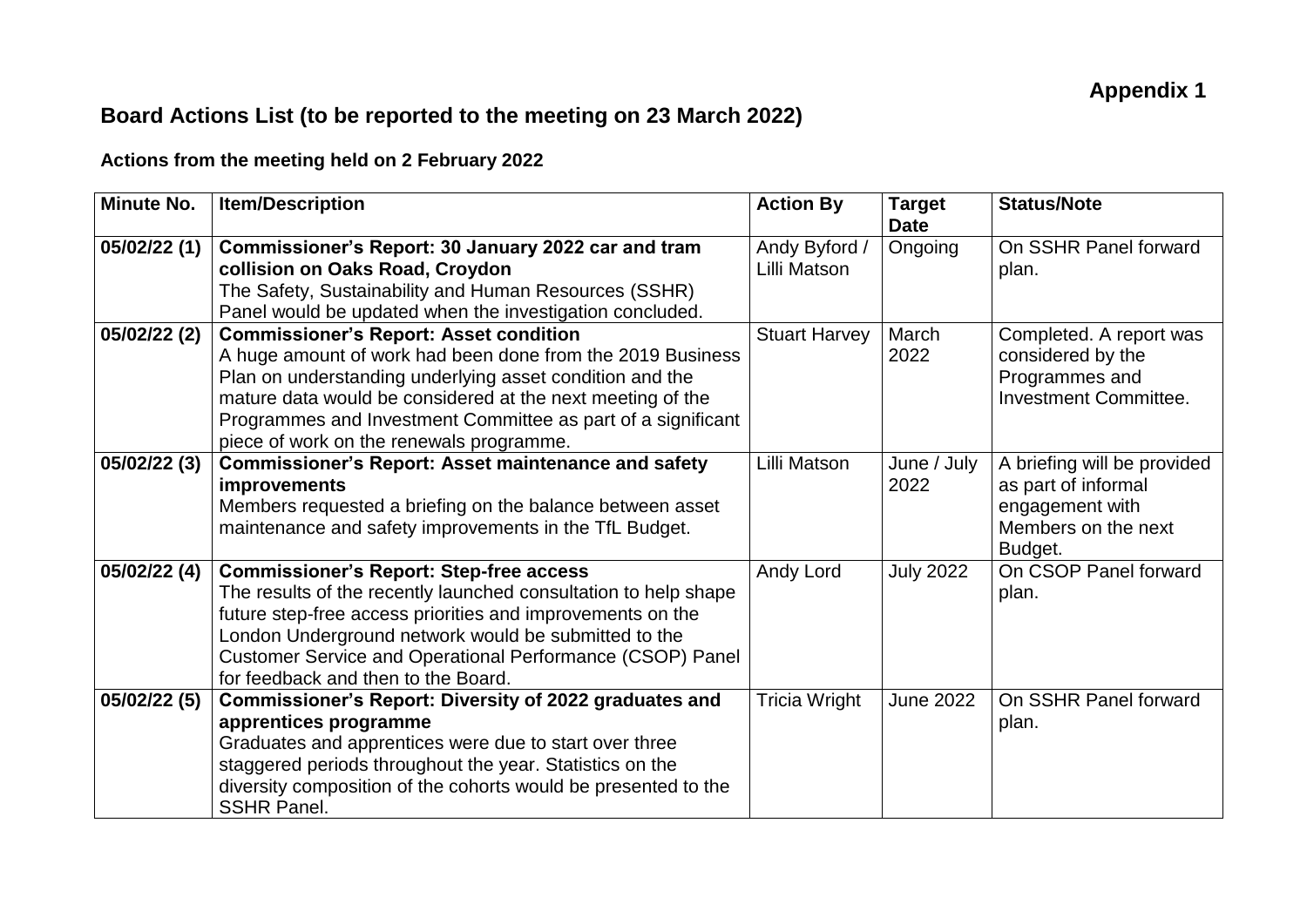| <b>Minute No.</b> | <b>Item/Description</b>                                                                                                                                                                                                                                                                                                                                                                                                                                                                                                                     | <b>Action By</b>     | <b>Target</b><br><b>Date</b> | <b>Status/Note</b>                                                                                              |
|-------------------|---------------------------------------------------------------------------------------------------------------------------------------------------------------------------------------------------------------------------------------------------------------------------------------------------------------------------------------------------------------------------------------------------------------------------------------------------------------------------------------------------------------------------------------------|----------------------|------------------------------|-----------------------------------------------------------------------------------------------------------------|
| 07/02/22          | <b>Financial Report: CoMET benchmarking</b><br>The Community of Metros Benchmarking Group (CoMET)<br>carried out extensive benchmarking. The benchmarking data<br>would be shared with Board Members.                                                                                                                                                                                                                                                                                                                                       | Simon<br>Kilonback   | March<br>2022                | To be circulated ahead of<br>the meeting of the Board.                                                          |
| 08/02/22          | <b>Budget Update: Renewals expenditure</b><br>Renewals expenditure remained similar to the 2019 Business<br>Plan, although the 2019 Plan capped renewals due to<br>affordability and acknowledged that asset and engineering<br>work was needed to determine if this was appropriate. Analysis<br>had since determined that constraining renewals to around<br>£700m was below the minimum required to keep the network<br>safe and operable and this would be considered fully at the<br>next Programmes and Investment Committee meeting. | <b>Stuart Harvey</b> | March<br>2022                | Completed. Action<br>addressed under the<br>report to the Committee<br>addressing action<br>05/02/22 (2) above. |

## **Actions arising from previous meetings**

| <b>Minute No.</b> | <b>Item/Description</b>                                                                                                                                                                                                          | <b>Action By</b>                        | <b>Target</b><br><b>Date</b> | <b>Status/Note</b>                                                                                                                                                                                   |
|-------------------|----------------------------------------------------------------------------------------------------------------------------------------------------------------------------------------------------------------------------------|-----------------------------------------|------------------------------|------------------------------------------------------------------------------------------------------------------------------------------------------------------------------------------------------|
| 05/01/20 (2)      | <b>Commissioner's Report - Bus Safety Standard Visit</b><br>Members would be offered a visit to see a bus that met the new<br><b>Bus Safety Standard.</b>                                                                        | Andy Lord /<br>Lilli Matson             | <b>TBC 2022</b>              | The visit was delayed due<br>to lockdown measures.<br>Members will be<br>consulted on availability.                                                                                                  |
| 05/01/20 (8)      | <b>Commissioner's Report - Future Affordable Homes</b><br>It was confirmed that plans on a number of sites identified for<br>the next wave of 10,000 affordable homes would be brought to<br>a meeting of the Finance Committee. | <b>Gareth Powell</b><br>Graeme<br>Craig | March<br>2022                | An update was provided<br>to the meeting of the<br>Finance Committee on 9<br>March 2022. A full report<br>to be delivered to the first<br>meeting of the proposed<br>Land and Property<br>Committee. |